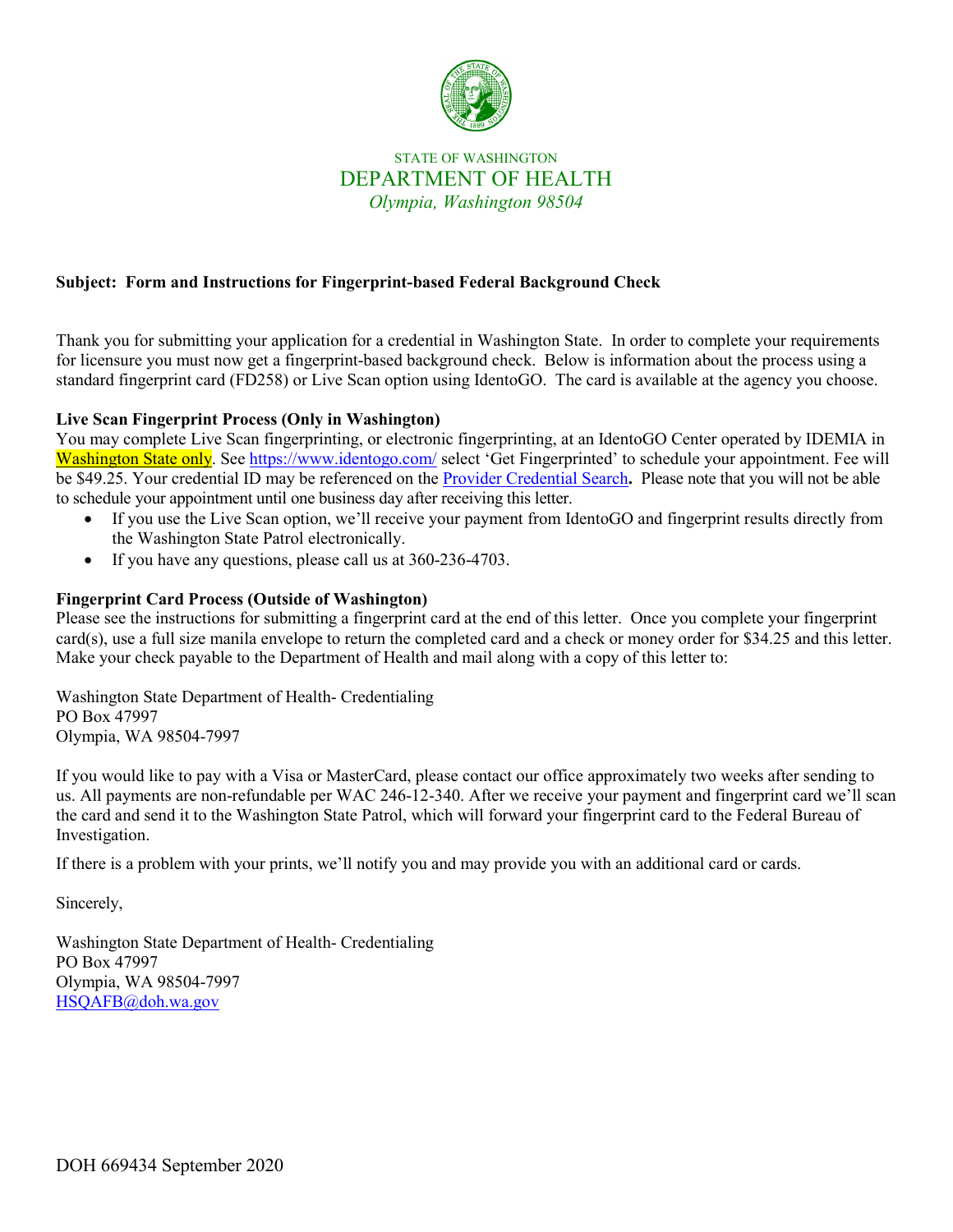#### **Instructions for Submitting a Fingerprint Card**

#### **General Information**

You must complete and submit the fingerprint card as part of your application and use a card that matches the one below. You may use the cards available at the location in the state where you are currently located. Make sure when you call to make your fingerprint appointment you confirm the service provider has the standard FD258 fingerprint card on site. Once received, the department will send the card to the Washington State Patrol (WSP) who will then send it to the Federal Bureau of Investigation (FBI) for processing. We cannot accept previous fingerprinting done with another agency. Return the completed fingerprint card and processing fee to the department. State law (RCW 18.130.064) allows the department to conduct fingerprint-based criminal background checks.

### **How to Complete the Fingerprint Card**

- For prompt and accurate processing of your fingerprint card:
- Print clearly in black ink.
- Stay in the blocks. Do not go over the blue lines.
- Ensure your name on the card and the name on your application is identical.
- Do not staple the card.
- Do not fold the fingerprint card.

Below is an example of the card you will use. The red highlights boxes are not to be filled out. The yellow highlighted boxes contain your credential number. In the top yellow box enter the number. In the bottom yellow box enter the prefix of your credential number (ARNP.AP, RN.RN, LPN.LP, NTEC.NS).

All the remaining boxes must be completed. Omission of any will cause your cards to be returned to you.

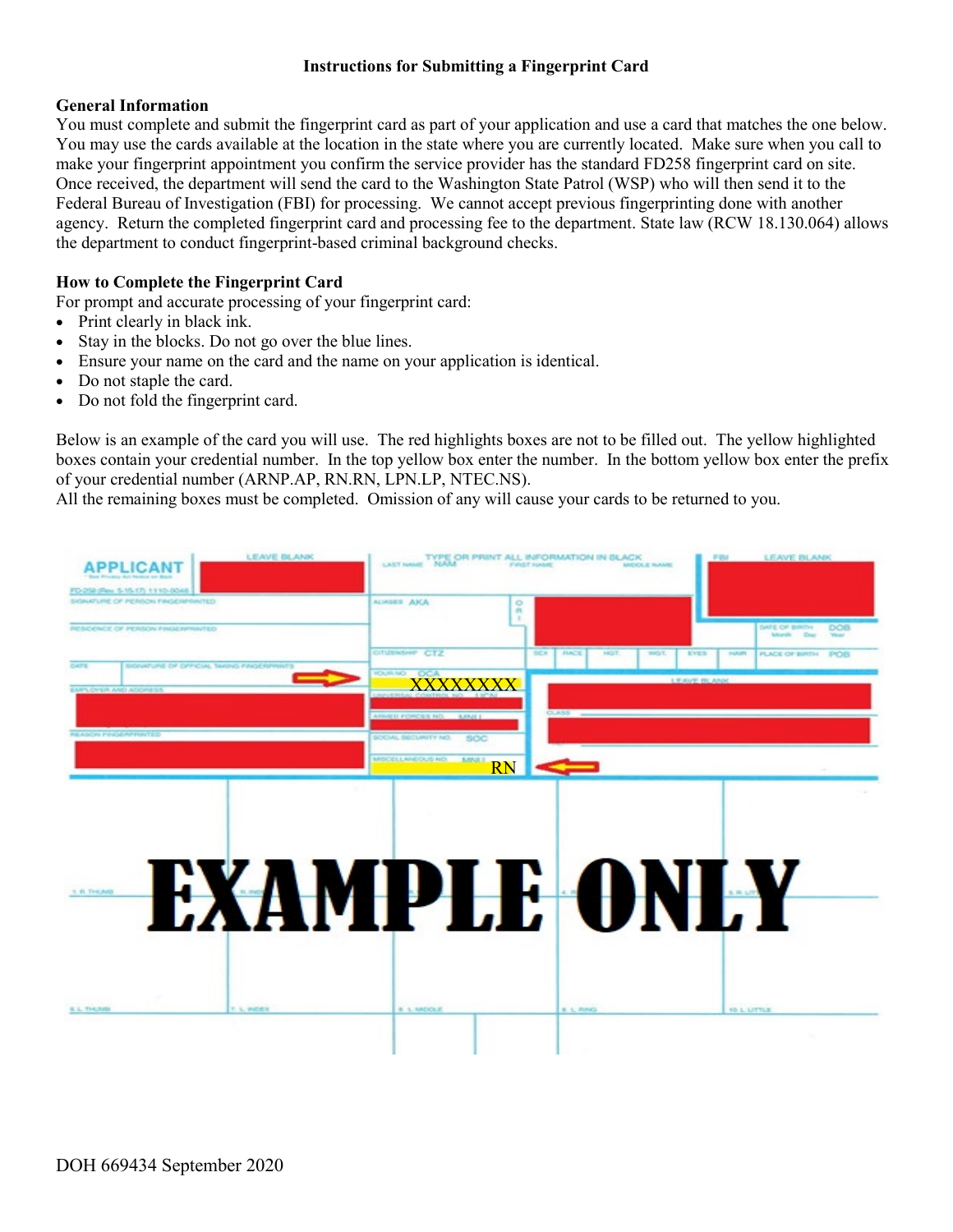DOH 669434 September 2020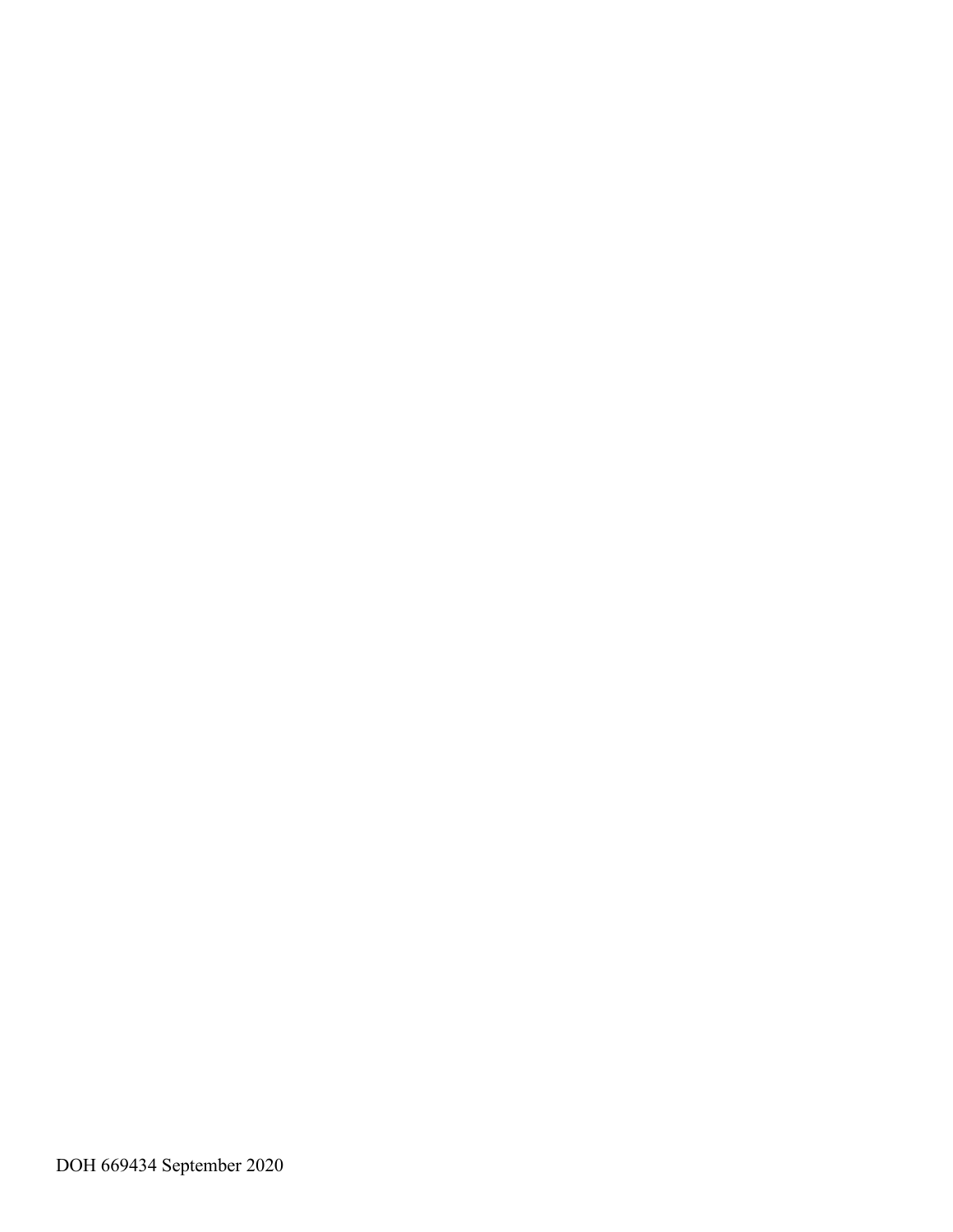| Residence      | Submit your street address, not mailing.                             |
|----------------|----------------------------------------------------------------------|
| Place of Birth | Enter two letter state abbreviations or spell out a foreign country. |
| Race           | $A = Asian/Pacific Islander$                                         |
|                | $I = American Indian/Alaskan Indian$                                 |
|                | $B = Black$                                                          |
|                | $W = White$                                                          |
|                | $U =$ Unknown                                                        |
| Weight (WGT)   | Express in pounds rounding to the nearest pound. Ex: 139lb.          |
|                | Do not use Metric.                                                   |
| Aliases/AKA    | Enter any aliases including maiden name.                             |
| <b>Sex</b>     | $F =$ Female                                                         |
|                | $M = Male$                                                           |
| Height (HGT)   | Express in feet and inches rounding to the nearest inch. Ex: 5'9"    |
|                | Do not use metric.                                                   |

#### **Helpful Hints for Obtaining Good Quality Fingerprints**

If the person being fingerprinted has dry hands, put a small amount of lotion on the middle of the fingertip and work the lotion into the fingers until absorbed, for approximately two minutes. This will help put moisture back into the fingers and the ink will adhere better. There are several different types of moisturizers to use:

- 1. Lotions(i.e.,Cornhuskers, Baby, Jergens, Nivea, etc.)
- 2. Dishwashing liquid(i.e., Palmolive, Joy , Dawn, Ivory Liquid, etc.)

If the person has moist hands, wipe each finger individually with rubbing alcohol or an alcohol swab and let dry before beginning the printing process. This will take some of the moisture out of the fingers and will allow an appropriate amount of ink to adhere to the surface of the fingers.

If the fingers are excessively moist, also wipe each finger with a lint-free paper towel or cloth prior to printing.

#### **Reasons Why Fingerprints Are Rejected**

- The card is incomplete.
- The card is folded or bent.
- The fingerprints are not legible.
- Our scanner cannot read the information if there is highlighter on the fingerprint image blocks.
- Our scanner cannot read the information if the fingerprint image bleeds onto the blue line or overlaps the borders of the block.
- There is more than one tab per fingerprint block. It is okay to put on one tab and retake an image if the first print image on a finger was bad. If the second print is also bad, you cannot use a second tab. A new card will have to be completed.
- There is writing in the fingerprint blocks. The only exceptions are amputated (amp) or finger bandaged (BND).
- There are staples on the card.
- A "Best Prints Possible" stamp is on the card.
- The prints are not straight up and down on the card.